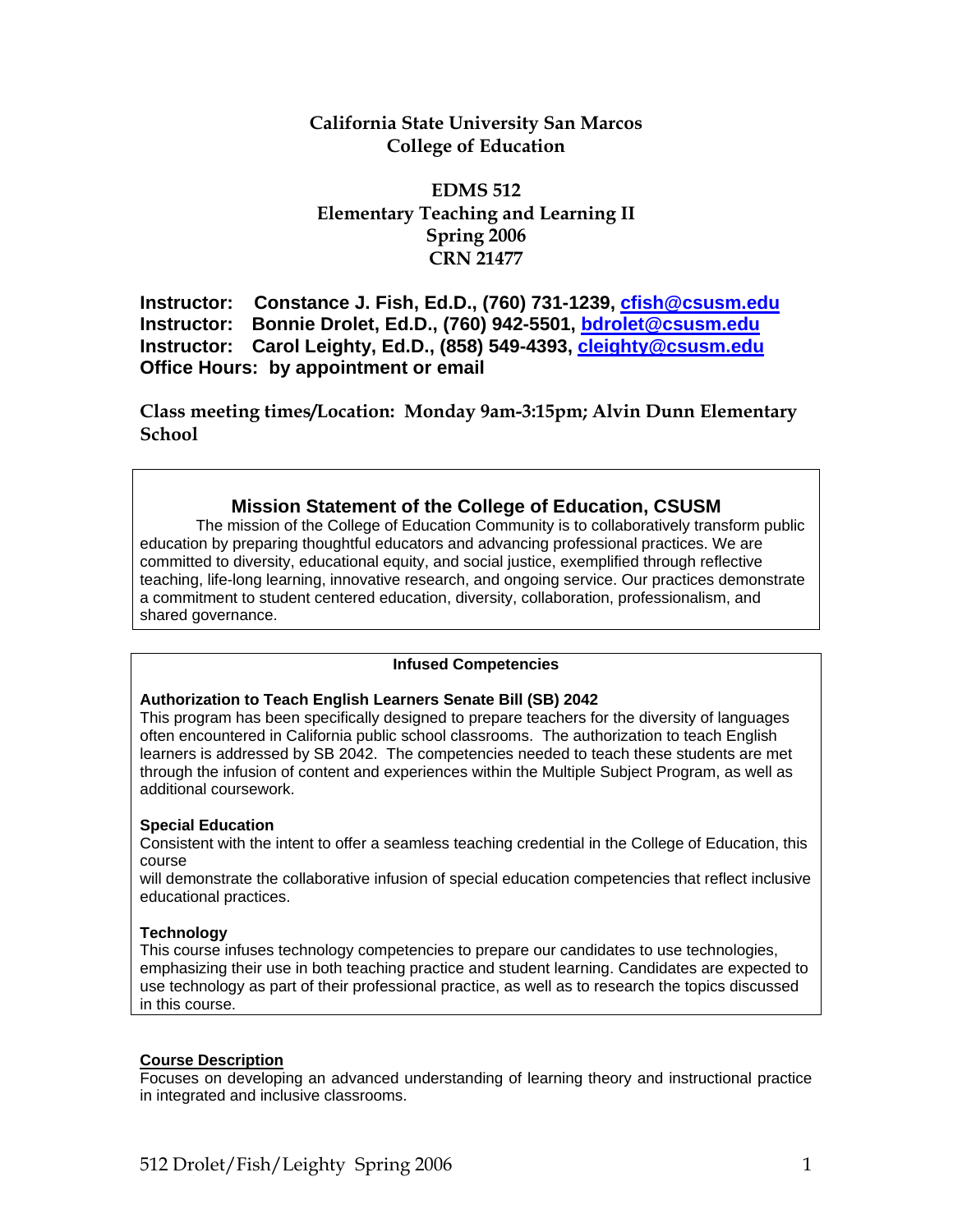This course requires participation in public schools and other education-related contexts. This course is designed:

- to extend preservice candidates' understandings about numerous philosophies of teaching and learning;
- to inform preservice candidates about key concepts and procedures as they relate to students learning English and students with special education labels;
- to encourage further infusion of technology into curriculums.

## **Course Prerequisites**

Admission to the CSUSM College of Education Teacher Credential Program. Successful completion of EDMS 511

## **Course Objectives**

The purposes of this course are threefold:

- to expand preservice candidates knowledge about general learning theories and experiences with a range of pedagogical practices;
- to enhance preservice candidates' awareness of the multiple perspectives and learning styles that exist in diverse classrooms and other education-related settings;
- to provide a safe environment for preservice candidates' discussion of, and experimentation with, a variety of techniques and methods of instruction.

## **Teacher Performance Expectations (TPE) Competencies**

This course is designed to help teachers seeking the Multiple Subjects Credential to develop the skills, knowledge, and attitudes necessary to assist schools and districts in implementing effective programs for students. The successful candidate will be able to merge theory and practice in order to realize a comprehensive and extensive educational program for all students. The following TPE's are primarily addressed in this course:

- TPE 6d Engaging and supporting all learners (IEP)
- TPE 9 Instructional Planning (3 mos. Plan)
- TPE 14 Educational technology (Taskstream)

These TPEs will be uploaded to TaskStream as part of the course requirements. The purpose of the portfolio is to assess how well you meet the TPEs. Although all the artifacts you place (more than 1 per TPE) in your portfolio have been assessed/graded by your professors, it is not clear if you have a thorough understanding of the TPEs and can make the connection between the assignments completed in class with the teaching you have experienced and the TPEs. Your task to write a cogent reflective essay for each TPE on how the artifacts you have chosen provide evidence that shows you have demonstrated meeting each TPE. Each narrative must include a: a) description b) analysis and c) reflection.

#### **Required Texts**

- Tomlinson, C. A. (1999). *The Differentiated Classroom: Responding to the needs of all learners.* Alexandria, VA: Association for Supervision and Curriculum Development. ISBN # 0-87120-342-1 (Available as an e-book online.)
- Choate, J. S. (2004) *Successful Inclusive Teaching (4rd ed.)* Needham, MA: Allyn & Bacon.
- Villa, R. and Thousand, J. (2005). *Creating an Inclusive School.* (2<sup>nd</sup> ed.) Alexandria, VA: Association for Supervision and Curriculum Development.
- Marion, Valadez, and Woo (2003). *Elementary Teaching and Learning.* Needham Heights, MA: Allyn and Bacon.
- TaskStream Electronic Portfolio, Must register and pay fee online prior to first class @ www.TaskStream.com (register for 1 year minimum).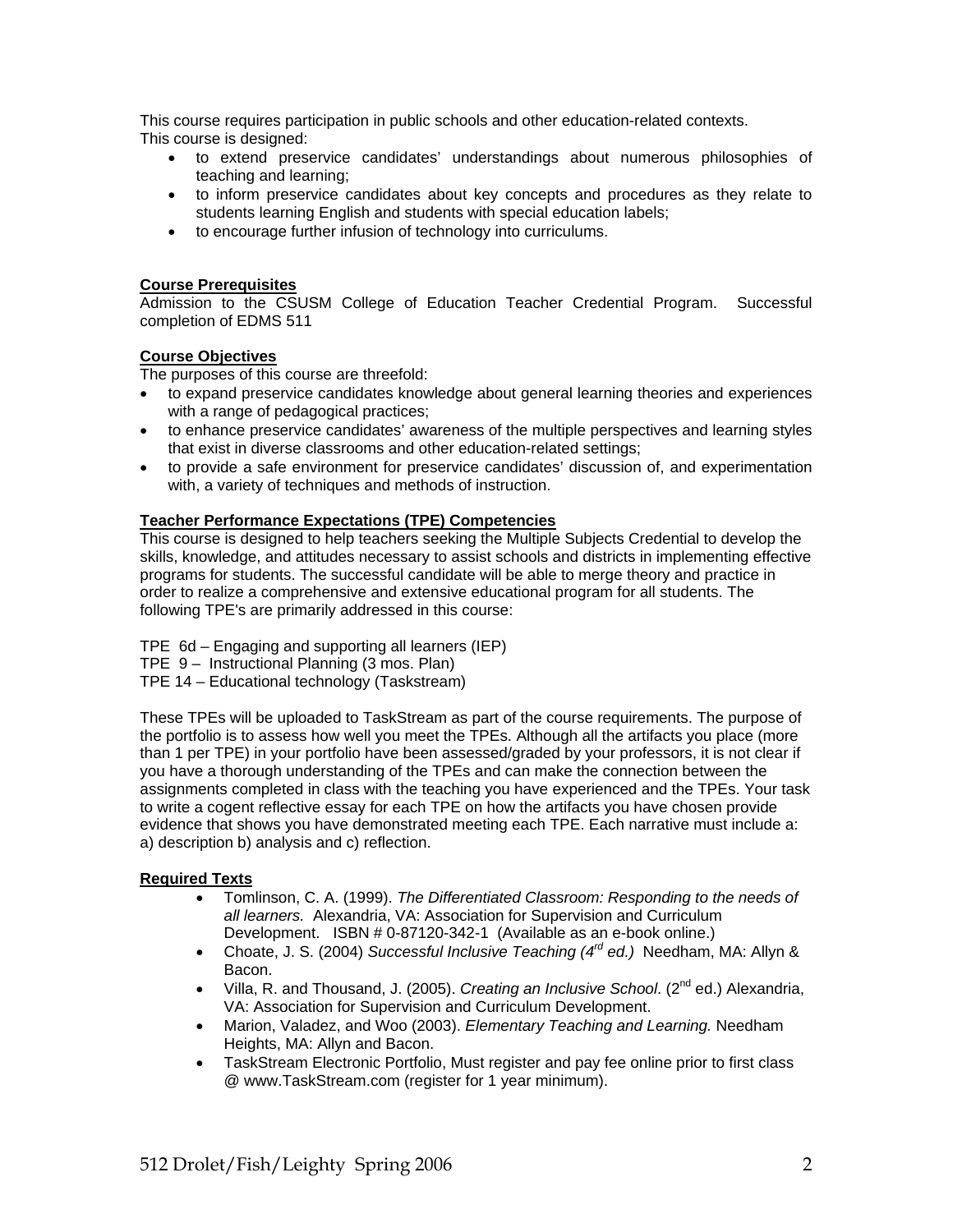### **Students with Disabilities Requiring Reasonable Accommodations**

Students must be approved for services by providing appropriate and recent documentation to the Office of Disable Student Services (DSS). This office is located in Craven Hall 5205, and can be contacted by phone at (760) 750-4905, or TTY (760) 750-4909. Students authorized by DSS to receive reasonable accommodations should meet with their instructor during office hours or, in order to ensure confidentiality, in a more private setting.

**Writing:** In keeping with the All-University Writing Requirement, all 3 unit courses must have a writing component of at least 2,500 words (approximately 10 pages) which can be administered in a variety of ways.

#### **Plagiarism**

All work submitted for this course should reflect students' efforts. When relying on supporting documents authored by others, cite them clearly and completely using American Psychological Association (APA) manual,  $5<sup>th</sup>$  edition. Failure to do so may result in failure of the course.

## **CSUSM Academic Honesty Policy**

"Students will be expected to adhere to standards of academic honesty and integrity, as outlined in the Student Academic Honesty Policy. All written work and oral assignments must be original work. All ideas/materials that are borrowed from other sources must have appropriate references to the original sources. Any quoted material should give credit to the source and be punctuated with quotation marks.

Students are responsible for honest completion of their work including examinations. There will be no tolerance for infractions. If you believe there has been an infraction by someone in the class, please bring it to the instructor's attention. The instructor reserves the right to discipline any student for academic dishonesty in accordance with the general rules and regulations of the university. Disciplinary action may include the lowering of grades and/or the assignment of a failing grade for an exam, assignment, or the class as a whole."

#### **Grading Policy**

All students will come prepared to class; readings and homework assignments are listed on the dates on which they are due.

All required work is expected to be on time. One grade level will be deducted for each class meeting for which it is late (e.g., an "A" assignment that is submitted one class session late will be marked down to a "B"). Unless prior instructor approval is secured, assignments will not be accepted three class sessions after which they are due. Exceptions will be handled on a caseby-case basis, as determined by the instructor.

It is expected that students will proofread and edit their assignments prior to submission. Students will ensure that the text is error-free (grammar, spelling), and ideas are logically and concisely presented. The assignment's grade will be negatively affected as a result of this oversight. Each written assignment will be graded approximately 80% on content and context (detail, logic, synthesis of information, depth of analysis, etc.), and 20% on mechanics (grammar, syntax, spelling, format, uniformity of citation, etc.). All citations, where appropriate, will use American Psychological Association (APA) format. Consult American Psychological Association  $(APA)$  Manual,  $5<sup>th</sup>$  edition for citation guidance.

Grading will also include a component of "professional demeanor." Students will conduct themselves in ways that are generally expected of those who are entering the education profession. This includes but is not limited to:

- On-time arrival to all class sessions;
- Advance preparation of readings and timely submission of assignments;
- Respectful participation in all settings (e.g., whole group, small group, in/outside of class);
- Carefully considered, culturally aware approaches to solution-finding.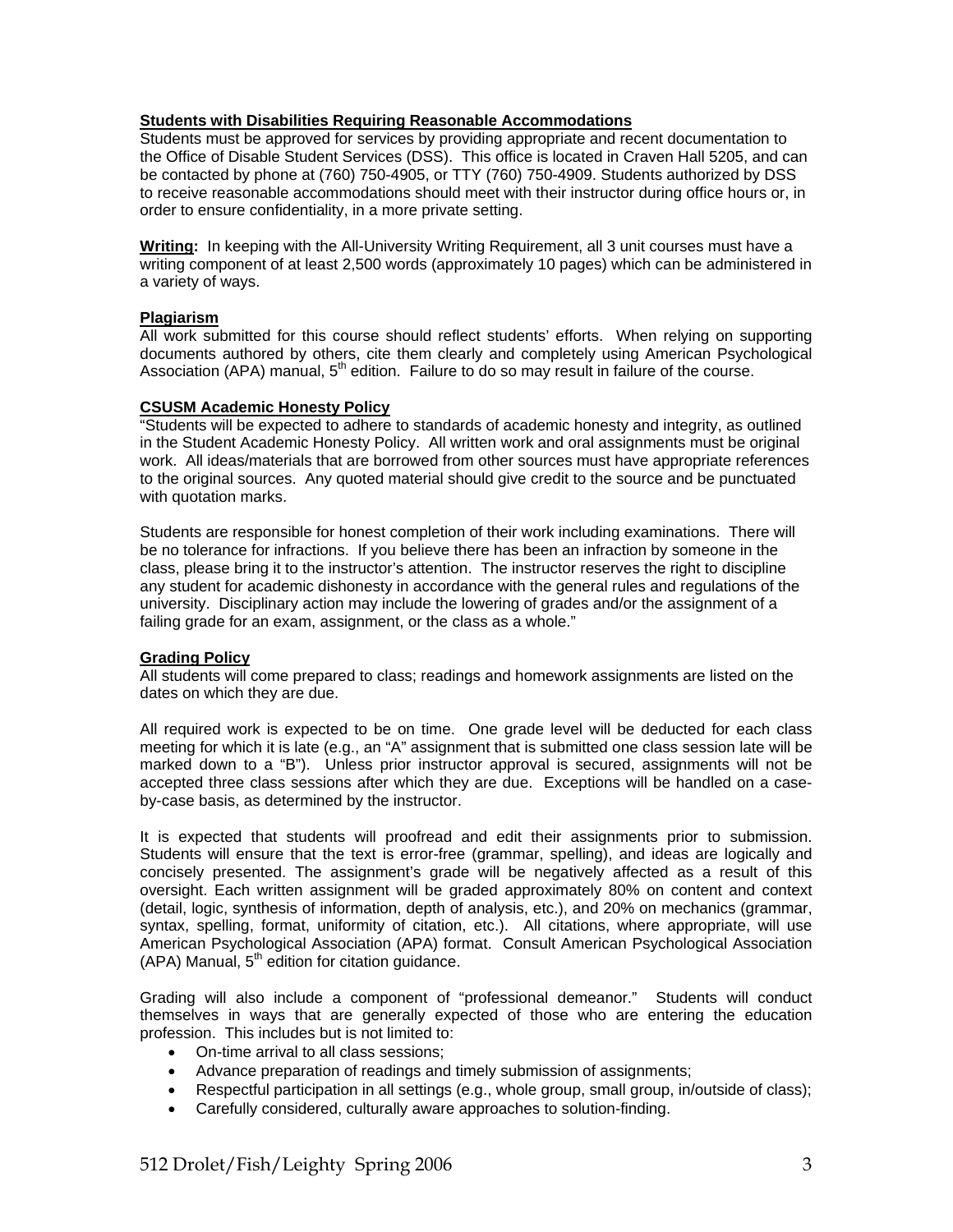| <b>Course Assignments</b>                  |                                |                              |            |                  |  |
|--------------------------------------------|--------------------------------|------------------------------|------------|------------------|--|
| Disability matrix                          |                                |                              | 10 points  |                  |  |
| <b>Professional Growth Research</b>        |                                |                              | 5 points   |                  |  |
| <b>IEP Paper</b>                           |                                |                              | 20 points  |                  |  |
| Philosophy Statement/Letter of Application |                                |                              | 15 points  |                  |  |
| <b>Thematic Plan</b>                       |                                |                              | 20 points  |                  |  |
| <b>Chapter Lesson Plan Demonstration</b>   |                                |                              | 10 points  |                  |  |
| <b>TaskStream Submissions</b>              |                                |                              | 10 points  |                  |  |
| Attendance/Participation                   |                                |                              | 10 points  |                  |  |
| <b>Total</b>                               |                                |                              | 100 points |                  |  |
| <b>Grading Scale</b>                       |                                |                              |            |                  |  |
| $A = 93 - 100$                             | $B+=86-89$                     | $C+= 77-79$                  |            |                  |  |
| $A = 90 - 92$                              | $B = 83 - 86$<br>$B = 80 - 82$ | $C = 73-76$<br>$C - 70 - 72$ | $D=60-69$  | $F=59$ or lower. |  |

**Please note assignments are due whether or not you are present in class that day.**